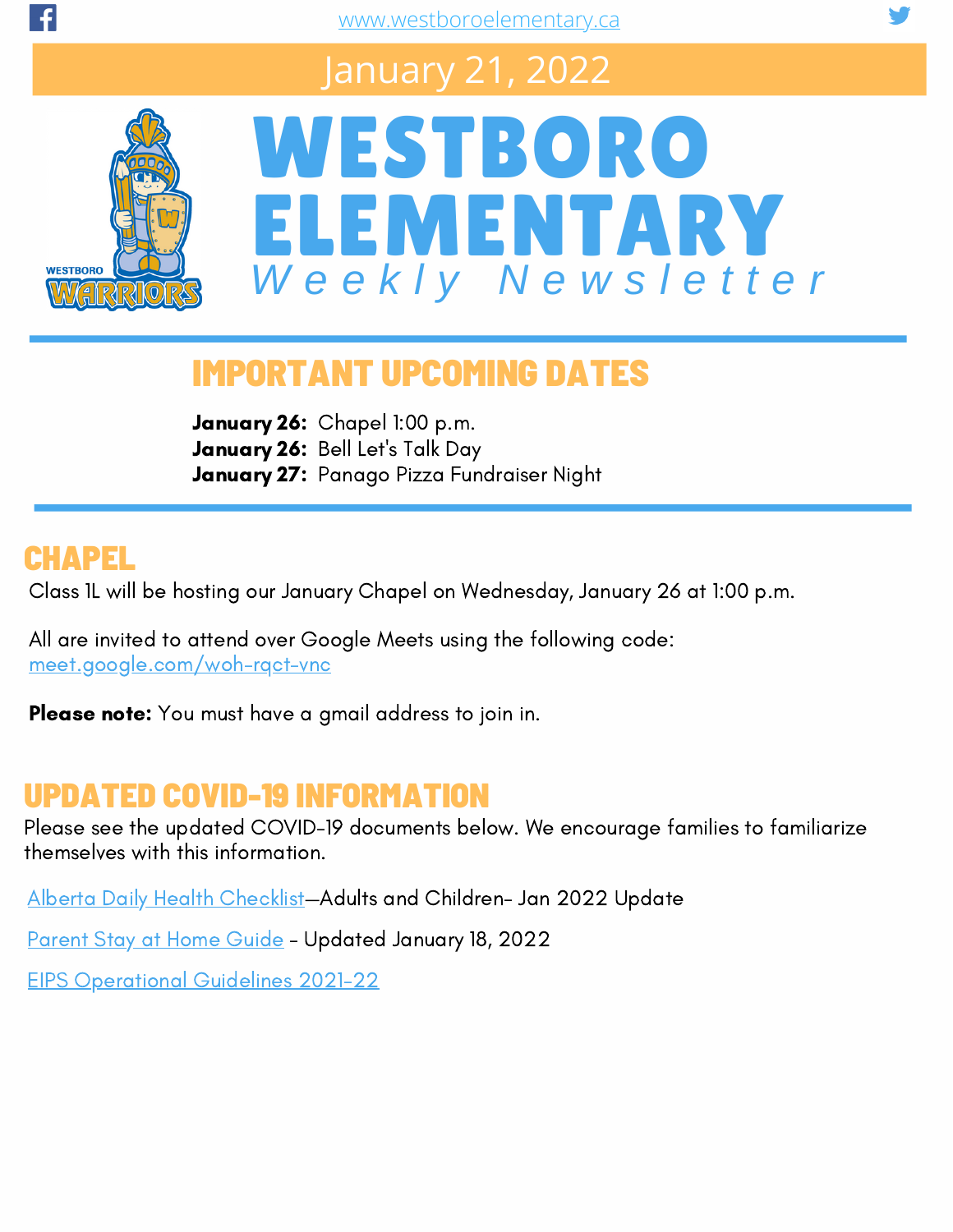#### **PANAGO PIZZA FUNDRAISER NIGHT**

# **Save the date.**

#### Thursday, January 27th



**Pizza Night with Panago Pizza** and West Boro School

On Thursday, January 27th your Parent Council will be partnering with our local Wye Road Panago Pizza location to offer our families a great deal and raise money for our school.

When you order from the Wye Road Panago Pizza on January 27th, you will receive 15% off any regular priced menu items using the promo code SCHOOL15. Panago will then donate 15% of these net orders back to our schooll

Let's all come together and make January 27<sup>th</sup> a pizza night that pays back! We thank you in advance and look forward to a successful fundraising event.

Order online at www.panago.com

Call 310-0001 to place your order over the phone.

Order in person at the Wye Road Panago Pizza location: #23, 99 Wye Road, Sherwood Park, AB



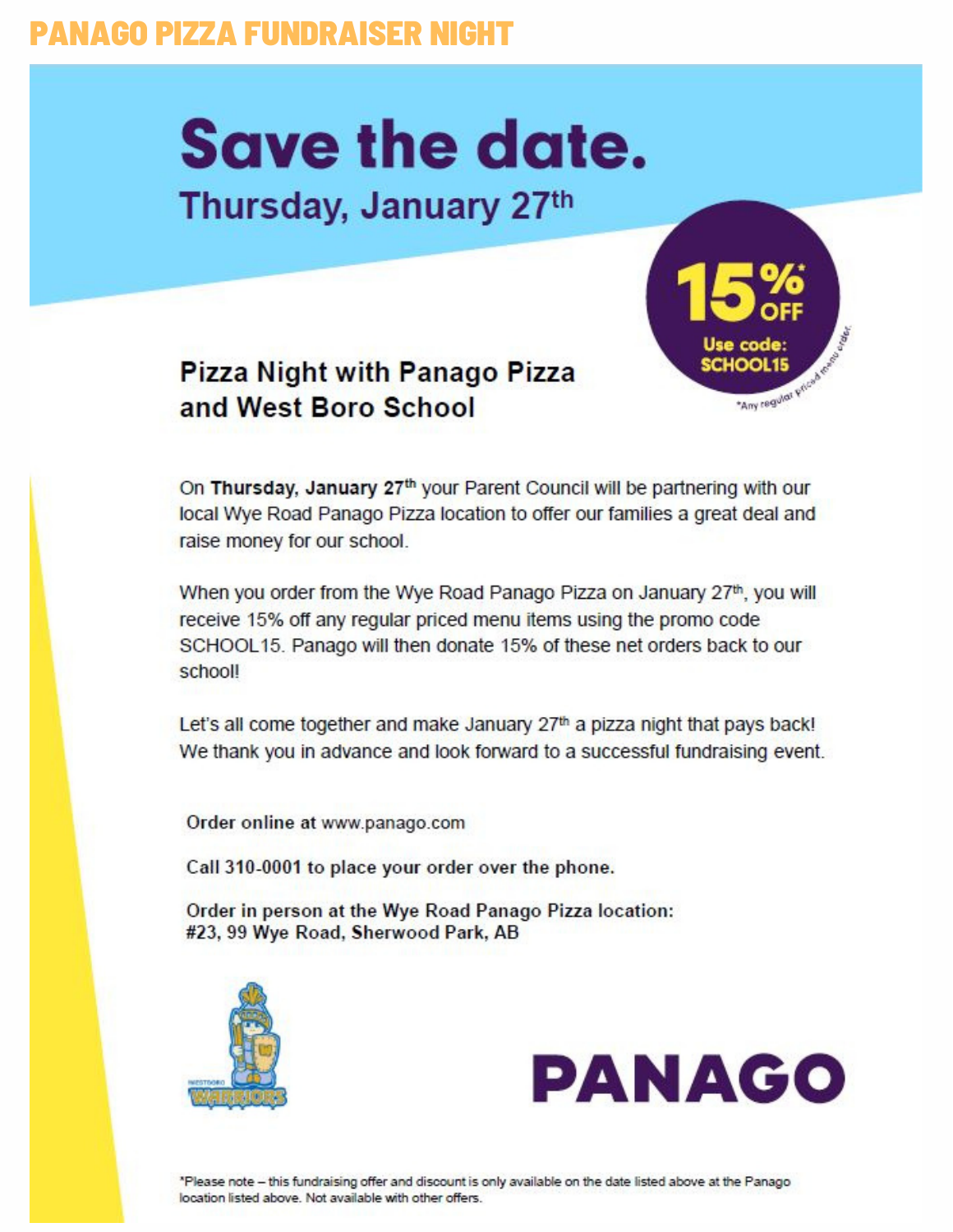#### BELL LET'S TALK DAY

Bell Let's Talk Day is Wednesday, January 26. There are five simple ways to end the stigma and start a conversation.

- Language matters: The words you use can make a difference. 1.
- Educate yourself: When it comes to mental illness, education is key. 2.
- Be kind: Simple kindness can make a world of a difference. Whether it be a smile, being a 3. good listener or an invitation for a chat over coffee, these simple acts of kindness can help open up the conversation and let someone know you're there for them.
- 4.Listen and ask: Mental illness is a very common form of human pain and suffering. Being a good listener and asking how you can help or simply just being there for people you care about can be the first step to recovery.
- Talk about it: Two out of three people suffer in silence, fearing judgement and rejection. 5. Being open to a conversation is the first step towards eliminating the stigma.

There are so many [ways](https://letstalk.bell.ca/en/ways-to-help) you can help. Find more—including conversation guides, information about [n](https://letstalk.bell.ca/en/toolkit)ational [standards,](https://letstalk.bell.ca/en/toolkit) helpful tips, and tools for teachers and students in the Bell Let's Talk Toolkit.

And on Bell Let's Talk Day, Bell donates five cents to Canadian mental health programs for every applicable text, local or long distance call; every tweet or TikTok video using #BellLetsTalk; every [Facebook,](https://www.facebook.com/BellLetsTalk) [Instagram](https://www.instagram.com/bell_letstalk/), [Pinterest](https://www.pinterest.ca/bellletstalk/_saved/), [Snapchat](https://www.snapchat.com/), [TikTok](https://www.tiktok.com/@bell_letstalk), [Twitter](https://twitter.com/Bell_LetsTalk) and [YouTube](https://www.youtube.com/BellCanada) view of the Bell Let's Talk Day video; and every use of the Bell Let's Talk Facebook frame or Snapchat lens—all at no cost to participants beyond what they would normally pay their service provider for online or phone access.

#### CAREGIVER EDUCATION SESSIONS: JANUARY

Alberta Health Services, in collaboration with The Mental Health Foundation, offers free online programming for parents and caregivers of children and youth. Upcoming Caregiver Education Sessions, Lunch & Learn Webinars and Drop-In Series are outlined in the **January Caregiver Education Team [Newsletter](https://drive.google.com/file/d/1mtltt4voSMcNZxvAn4psSYsgLKh-KesL/view).**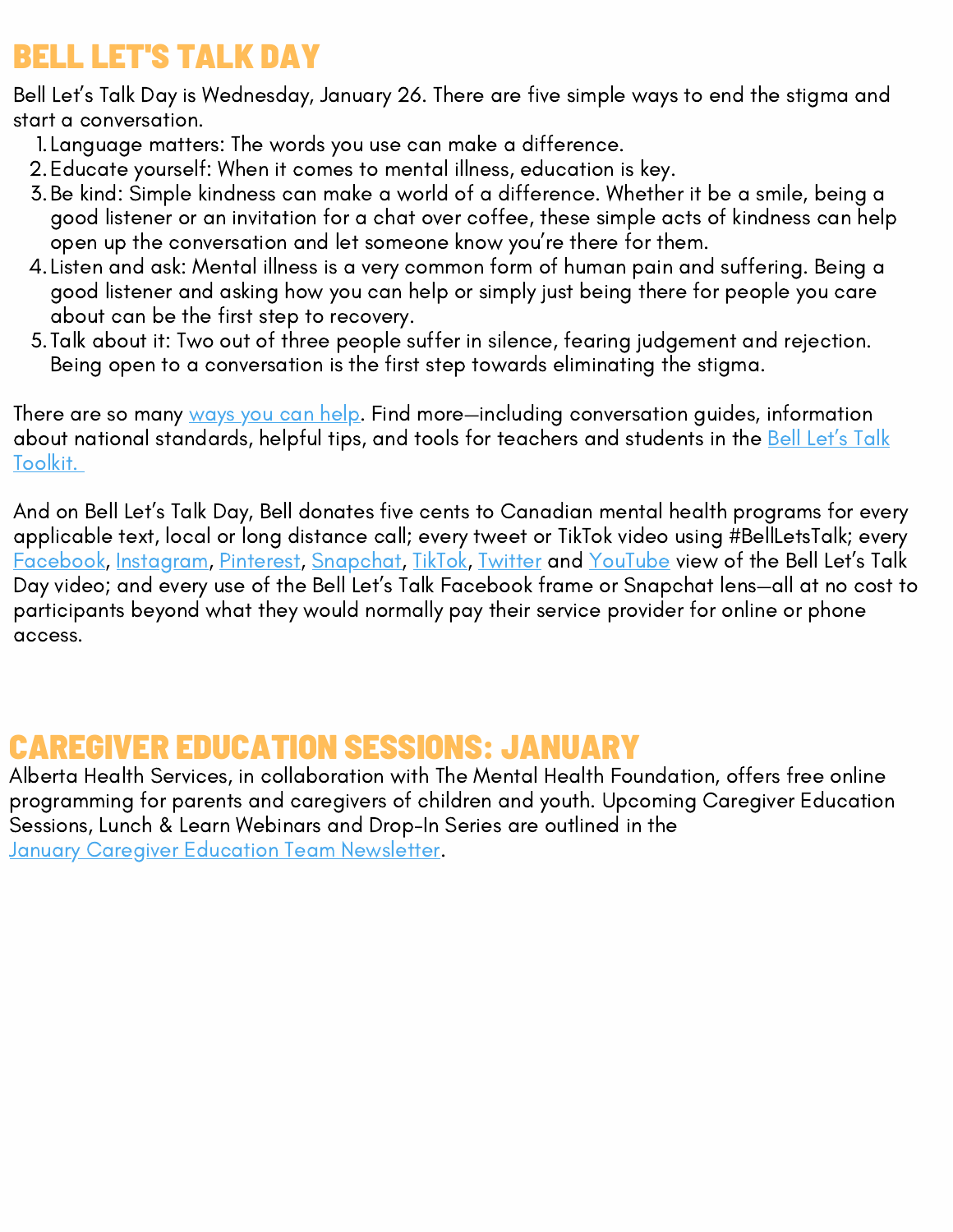#### EIPS COVID UPDATE JANUARY 13, 2022

We were excited to welcome students back to school this week. While the pandemic continues to present challenges for the delivery of in-person learning, EIPS isn't yet experiencing the staffing issues other school divisions face, at least not yet. It is possible though, if the Division does face staffing shortages, it may become necessary to transition some classes or grades to temporary online learning.

If a class transitions to temporary online learning, it will happen on short notice. As such, the Division encourages all families to watch their emails in the mornings and evenings in case a move to temporary online learning becomes necessary—because of staff shortages or operational challenges that impact the continuity of student learning.

In addition to updating the **EIPS [Operations](https://www.eips.ca/download/361973) Guidelines 2021-22**, the Division also revised the [Stay-At-Home](https://www.eips.ca/download/310777) Guide for Families for your reference. It's an easy-to-read one-page chart to which you can refer when your child is feeling unwell or has COVID-19 symptoms—to help determine when to keep your child at home and when it's safe to return to school. Also, please remember to complete the [COVID-19](https://open.alberta.ca/dataset/56c020ed-1782-4c6c-bfdd-5af36754471f/resource/58957831-a4ab-45ff-9a8e-3c6af7c1622e/download/covid-19-information-alberta-health-daily-checklist-2021-08.pdf) Alberta Health Daily Checklist with your child every day. Doing so helps keep schools safer for everyone and, will hopefully, keep temporary online learning to a minimum.

Again, as noted in previous emails, Alberta Health Services is now focusing its outbreak [management](https://www.eips.ca/download/378043) efforts exclusively on specific high-priority settings. As such, it's no longer able to support COVID-19 and respiratory illness outbreak management in schools. That means families will no longer receive communication from either the Division or Alberta Health Services when there are cases of COVID-19 in the classroom. That being the case, it becomes even more critical students remain at home when feeling unwell, regardless of whether they have a confirmed case of COVID-19 or not.

We understand families are experiencing a great deal of stress and uncertainty as the pandemic continues. While much remains outside of the Division's control, EIPS is committed to keeping you up to date and doing everything possible to keep students and staff safe.

Elk Island Public Schools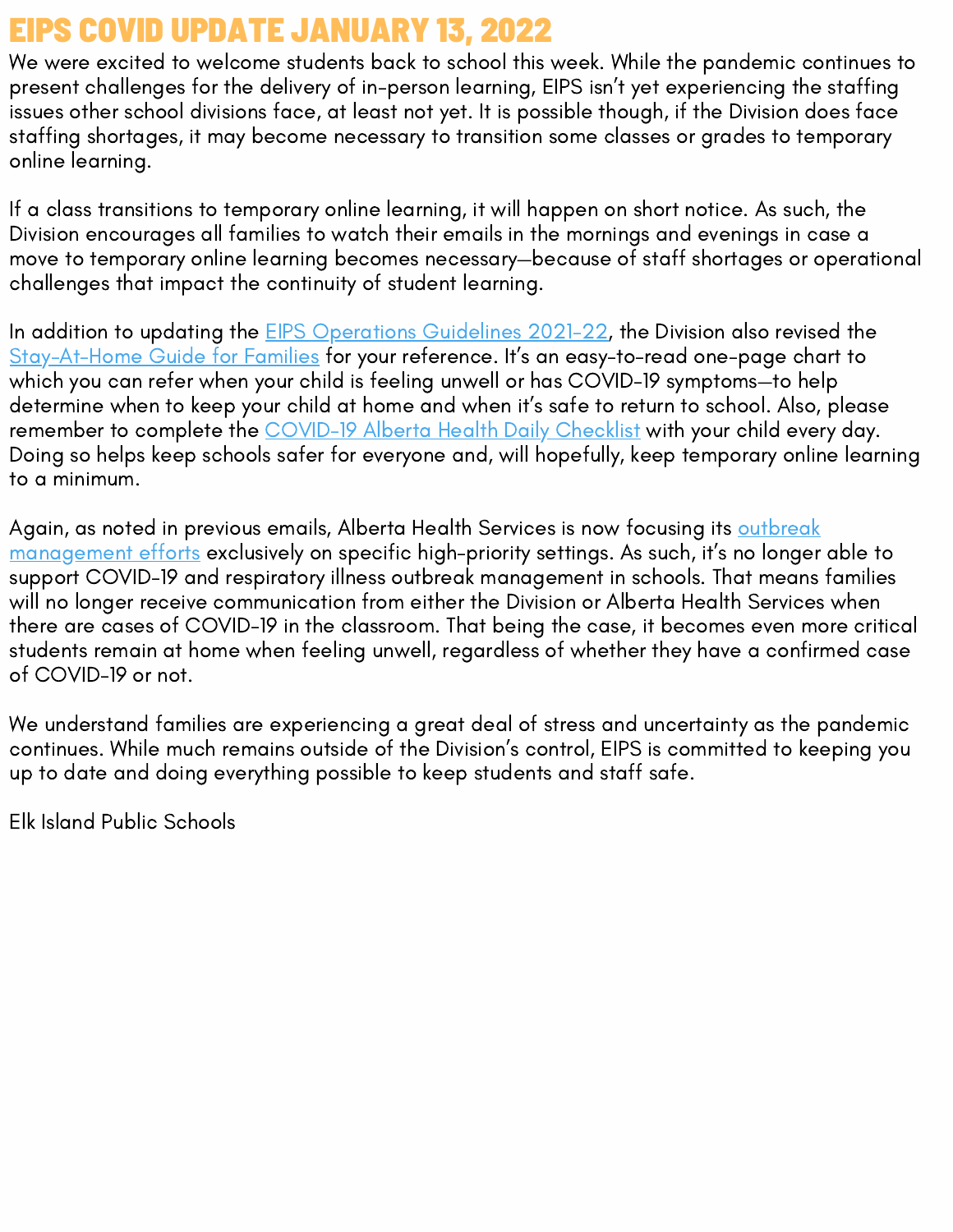#### RETURNING STUDENT REGISTRATION FOR 2022-23

Elk Island Public Schools (EIPS) will once again conduct an online returning student registration process to confirm student registrations for the 2022-23 school year. Families of all returning students must complete the process to confirm the school their child plans to attend in the 2022-23 school year. Additionally, students who want to attend a non-designated school need to make that request through the returning student registration process—acceptance is based on available space. The 2022-23 returning student registration takes place between Feb. 1-28, 2022.

Access to the Returning Student Registration Form is provided through the [PowerSchool](https://powerschool.eips.ca/public/home.html) Parent Portal. If you don't have a PowerSchool Parent Portal account, you need to set one up before Feb. 1, 2022.

Create a [PowerSchool](https://www.eips.ca/parents/powerschool/parent-portal) Parent Portal account

For more information, contact the school directly.

#### KINDERGARTEN REGISTRATION STARTS SOON!

Is your child turning five on or before Dec. 31, 2022? If so, it's almost time to register for kindergarten.

Kindergarten registration opens for the 2022-23 school year on Feb. 1, 2022. To help families prepare, Elk Island Public Schools has put together an online EIPS [Kindergarten](https://www.eips.ca/programs-services/early-learning/kindergarten) Tool kit to make the transition as smooth as possible. The kit includes information on registration, important dates, programming options, what to expect, eligibility, how to find your designated school, transportation and more.

Additional information regarding Westboro Elementary' s kindergarten program is available at [https://www.westboroelementary.ca/.](https://www.westboroelementary.ca/about/kindergarten)